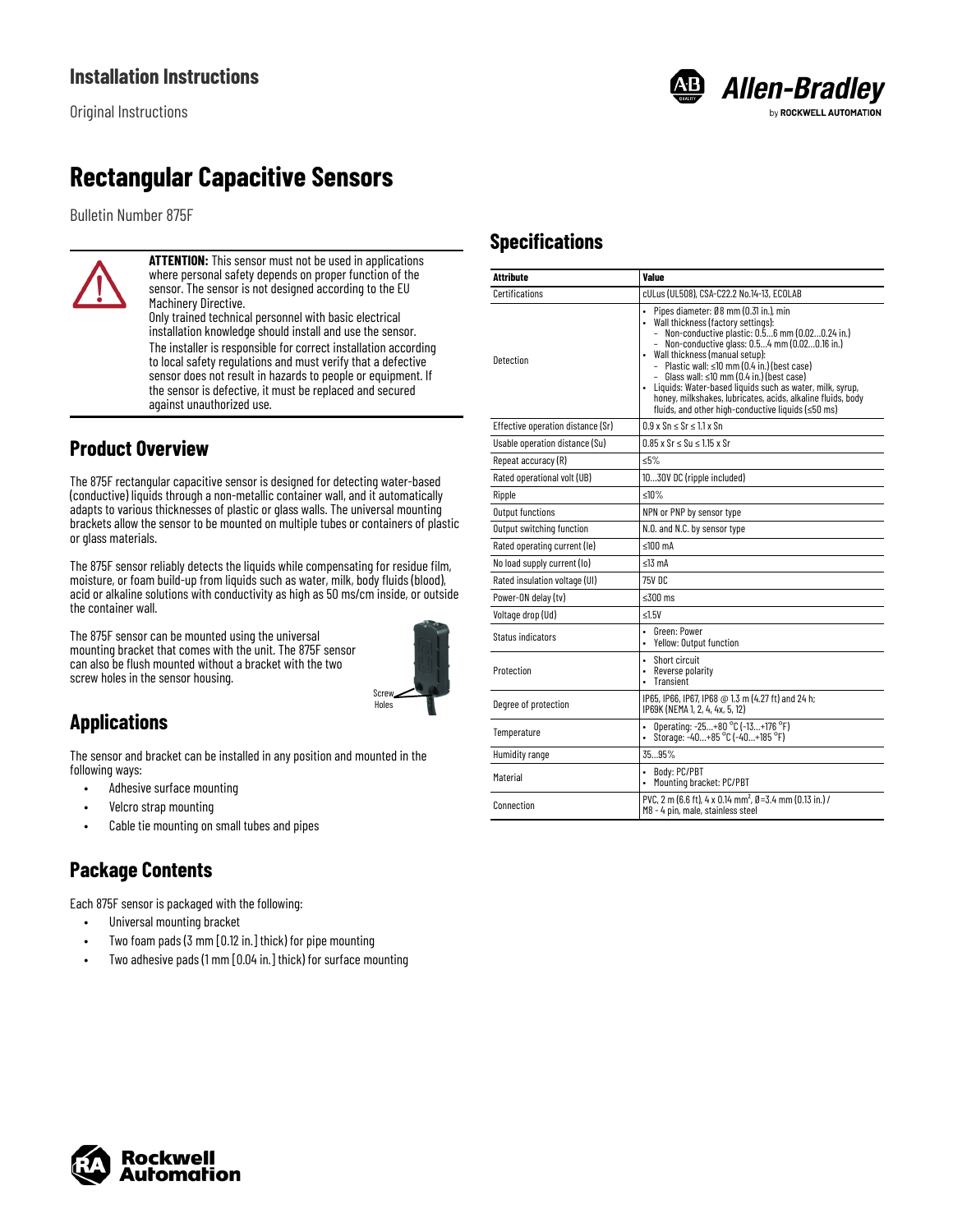### **Installation**

To secure the 875F sensor in the bracket, follow these steps:

1. Slide the sensor down and forward into the bracket and push down. The sensor clicks into place and is difficult to remove by hand.



2. To remove the sensor from the bracket, use a small screwdriver and dislodge the sensor.



### **Status Indicators**

The 875F sensor has two status indicators:

- The yellow status indicator lights up when the output is active. If the output is short-circuited, the yellow status indicators flashes.
- The green status indicator lights up when power is connected to the sensor.

### **Sensor Settings**

#### **Out of the Box (Factory Settings)**

The sensor can be used without any additional calibration. It is designed to work with plastic tank walls of approximately 0.5…6 mm (0.02…0.24 in.) and glass walls of approximately 0.5…4 mm (0.02…0.16 in.).

**IMPORTANT** The glass or plastic must be nonconductive.

#### **Full Calibration**

The sensor switch point is set below the actual detection value to ensure that slight changes in the application do not affect the sensing performance.

In most applications, the full calibration on a full tank or tube is sufficient.

In critical applications with large variations in media type and temperature, it may be better to teach the full level with approximately 50% of the active sensing surface covered.

Full calibration procedure:

- 1. Connect teach wire to V+ for 2…7 seconds.
- 2. The green status indicator flashes and the yellow status indicator is OFF.
- 3. After successful calibration, the yellow status indicator flashes three times (with 1 Hz).

#### **Empty Calibration**

The sensor switch point is set above the actual detection value to ensure that slight changes in the application do not affect the sensing performance.

In most applications, the empty calibration on an empty tank or tube is sufficient.

In critical applications with a high amount of residue film, moisture or foam buildup, an empty calibration can be performed with the build-up present.

Empty calibration procedure:

- 1. Connect teach wire to V+ for 7…12 seconds.
- 2. Green status indicator flashes and yellow status indicator is ON.
- 3. After successful calibration, the yellow status indicator flashes three times (with 1 Hz).

#### **Cancel Calibration Procedure**

- 1. Keep the teach wire connected to V+ for more than 14 seconds to cancel the teach procedure. The switch points remain unchanged.
- 2. Green status indicator is off and yellow status indicator flashes (4 Hz).

#### **Factory Settings**

Full teach at 2 mm (0.08 in.) distance to metal target.

### **Wiring**



| Pin | Color      | <b>Description</b> |
|-----|------------|--------------------|
|     | BN (Brown) | Supply $(V+)$      |
|     | WH (White) | Teach input        |
|     | BU (Blue)  | Supply (V-)        |
|     | BK (Black) | Output             |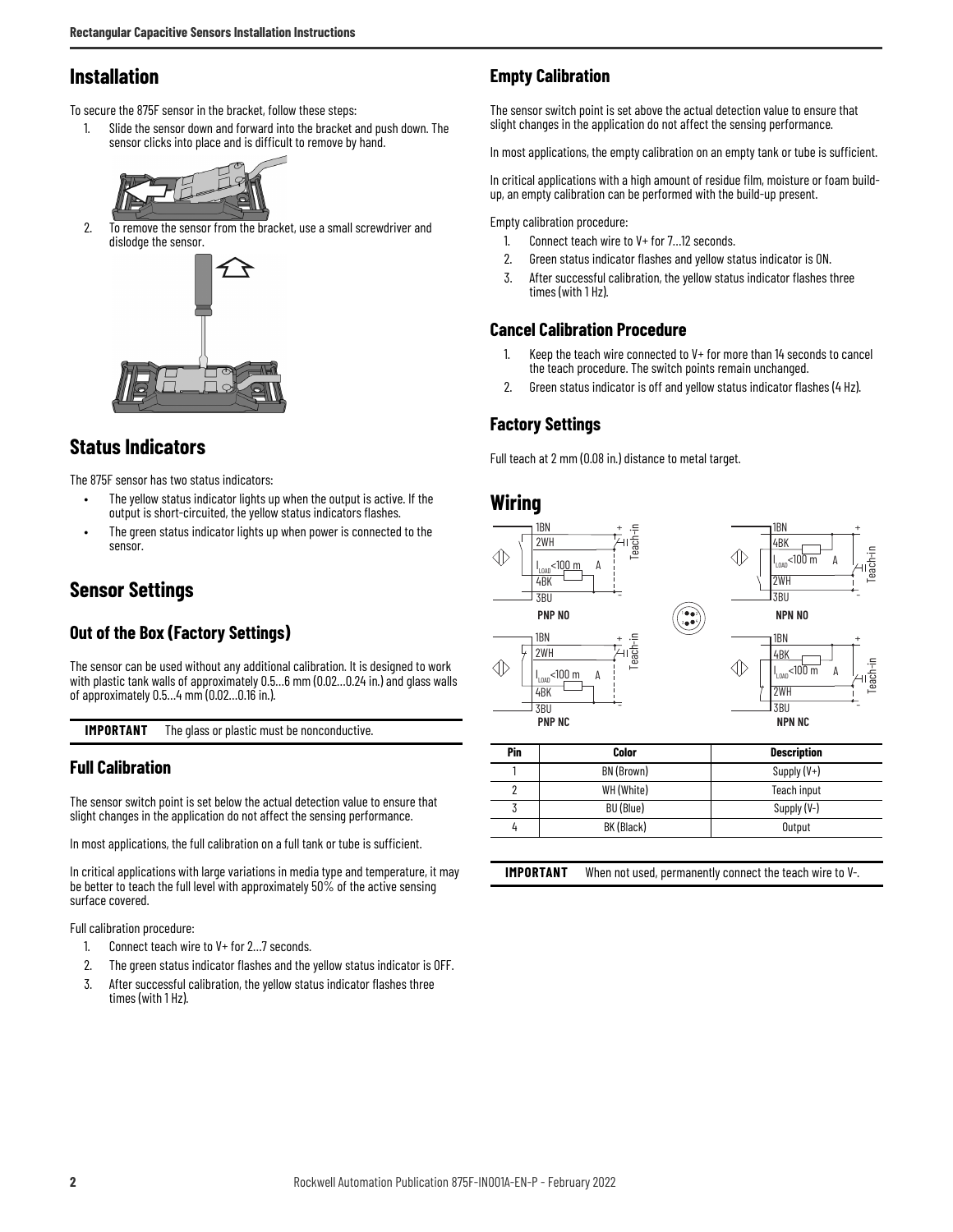## **Approximate Dimensions**

Dimensions are shown in mm (in.). Dimensions are not intended to be used for installation purposes.



**Figure 2 - Mounting Bracket**